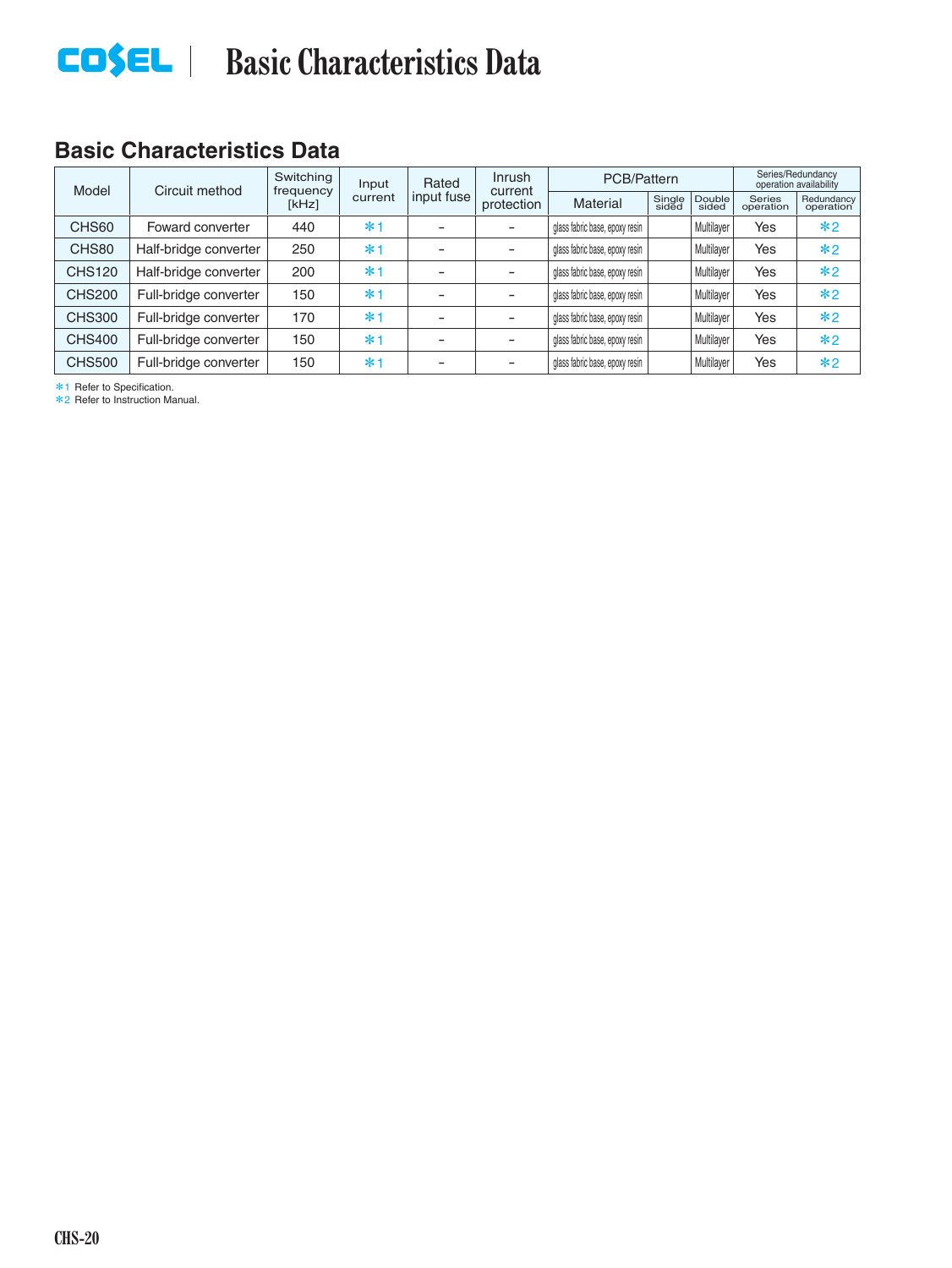|              | <b>Pin Connection</b>                                                                                                                                                                                                                                                                                                                                                                                       | <b>CHS-22</b>                  |
|--------------|-------------------------------------------------------------------------------------------------------------------------------------------------------------------------------------------------------------------------------------------------------------------------------------------------------------------------------------------------------------------------------------------------------------|--------------------------------|
| $\mathbf{2}$ | <b>Connection for Standard Use</b>                                                                                                                                                                                                                                                                                                                                                                          | <b>CHS-22</b>                  |
| 3            | Wiring Input/Output Pin                                                                                                                                                                                                                                                                                                                                                                                     | <b>CHS-23</b>                  |
|              | 3.1<br>Wiring input pin --<br>3.2                                                                                                                                                                                                                                                                                                                                                                           |                                |
| 4            | <b>Function</b>                                                                                                                                                                                                                                                                                                                                                                                             | <b>CHS-24</b>                  |
|              | 4.1<br>4.2<br>4.3<br>4.4<br>4.5<br>4.6<br>4.7<br><b>Isolation</b><br>4.8                                                                                                                                                                                                                                                                                                                                    |                                |
| 5            | <b>Series and Parallel Operation</b>                                                                                                                                                                                                                                                                                                                                                                        | <b>CHS-26</b>                  |
|              | 5.1<br>5.2<br>5.3                                                                                                                                                                                                                                                                                                                                                                                           |                                |
| b            | Implementation · Mounting Method                                                                                                                                                                                                                                                                                                                                                                            | <b>CHS-27</b>                  |
|              | 6.1<br>6.2<br>6.3<br>Soldering -<br>Stress onto the pins <b>contained</b> contained a contact contained contact contact contact contact contact contact contact contact contact contact contact contact contact contact contact contact contact contact contact contact<br>6.4<br>6.5<br>6.6<br>6.7<br>Stress to the product manufactured and stress to the product manufactured and stress to the product. | $---$ CHS-29<br>$-$ CHS-29     |
|              | <b>Safety Considerations</b>                                                                                                                                                                                                                                                                                                                                                                                | <b>CHS-29</b>                  |
| 8            | Derating<br>8.1<br>CHS Derating -                                                                                                                                                                                                                                                                                                                                                                           | <b>CHS-29</b><br><b>CHS-29</b> |
| 9            | SMD type(optionS) package information                                                                                                                                                                                                                                                                                                                                                                       | <b>CHS-34</b>                  |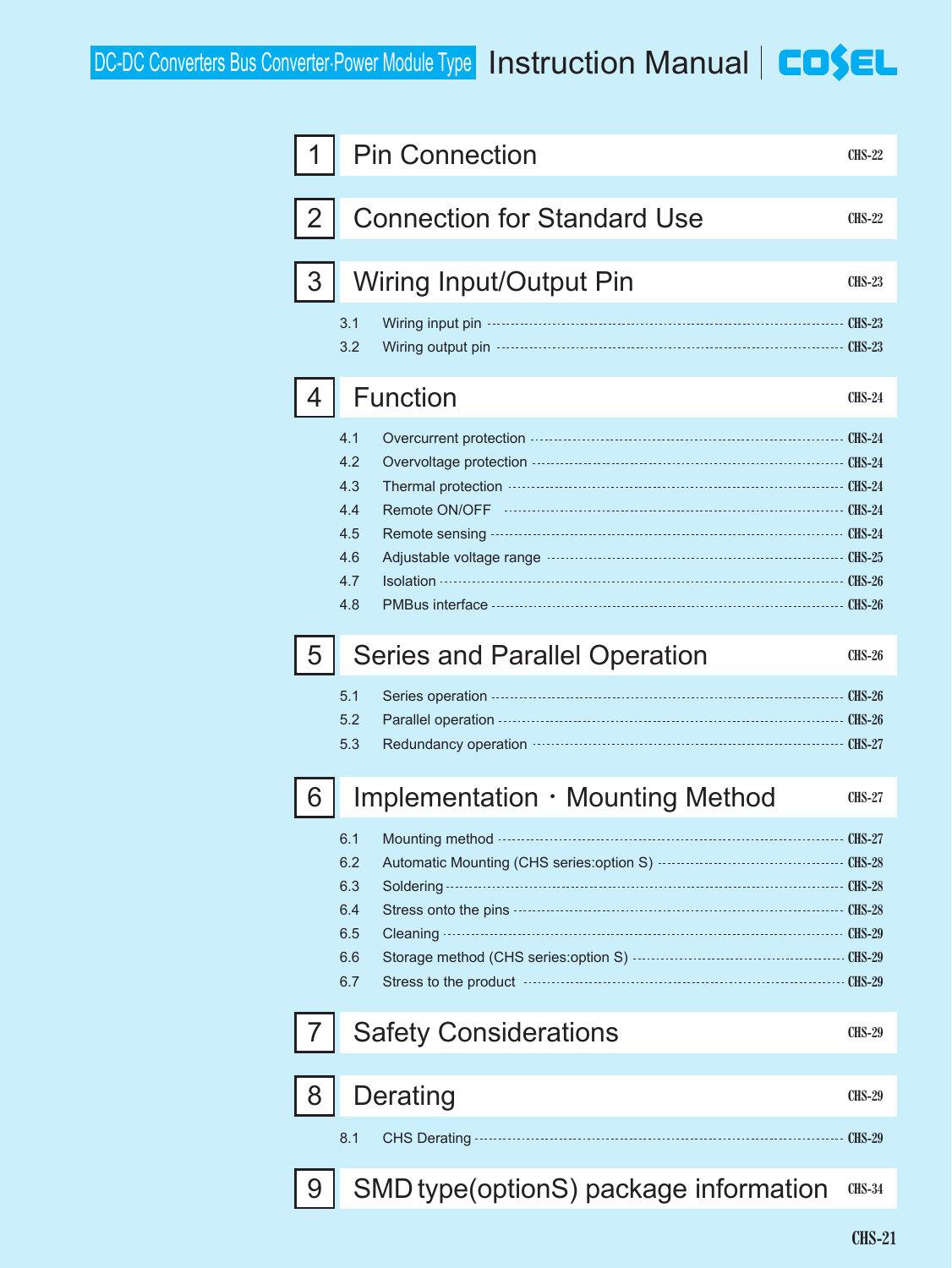

|                | Table 1.1 Pin Connection and function |                                |  |  |  |  |
|----------------|---------------------------------------|--------------------------------|--|--|--|--|
| No.            | Pin Connection                        | Function                       |  |  |  |  |
| $^{\circ}$     | +VIN                                  | +DC input                      |  |  |  |  |
| $\circled{2}$  | <b>RC</b>                             | Remote ON/OFF                  |  |  |  |  |
| $\circled{3}$  | -VIN                                  | -DC input                      |  |  |  |  |
| $^{\circledR}$ | +VOUT                                 | +DC output                     |  |  |  |  |
| $\circledS$    | $+S$                                  | +Remote sensing                |  |  |  |  |
| $^{\circledR}$ | <b>TRM</b>                            | Adjustment of output voltage   |  |  |  |  |
| $^\circledR$   | -S                                    | -Remote sensing                |  |  |  |  |
| $^{\circledR}$ | -VOUT                                 | -DC output                     |  |  |  |  |
| No.            | Pin Connection                        | Reference                      |  |  |  |  |
| $^{\circ}$     | $+VIN$                                | 3.1 "Wiring input pin "        |  |  |  |  |
| $\circled{2}$  | <b>RC</b>                             | 4.4 "Remote ON/OFF"            |  |  |  |  |
| $\circled{3}$  | -VIN                                  | 3.1 "Wiring input pin "        |  |  |  |  |
| $^{\circledR}$ | TUOV+                                 | 3.2 "Wiring output pin "       |  |  |  |  |
| $\circledS$    | $+S$                                  | 4.5 "Remote sensing"           |  |  |  |  |
| $^{\circledR}$ | <b>TRM</b>                            | 4.6 "Adjustable voltage range" |  |  |  |  |
| $^\circledR$   | -S                                    | 4.5 "Remote sensing"           |  |  |  |  |
| $^\circledR$   | -VOUT                                 | 3.2 "Wiring output pin "       |  |  |  |  |

# 2 Connection for Standard Use

 $\blacksquare$ In order to use the power supply, it is necessary to wire as shown in Fig.2.1.

> Reference : 3 "Wiring Input/Output Pin" 8 "Derating"

■Short the following pins to turn on the power supply. -VIN + RC, + VOUT + + S, - VOUT + - S

> Reference : 4.4 "Remote ON/OFF" 4.5 "Remote sensing"

**The CHS series handle only the DC input.** Avoid applying AC input directly. It will damage the power supply.



Fig.2.1 Connection for standard use Cin : External capacitor on the input side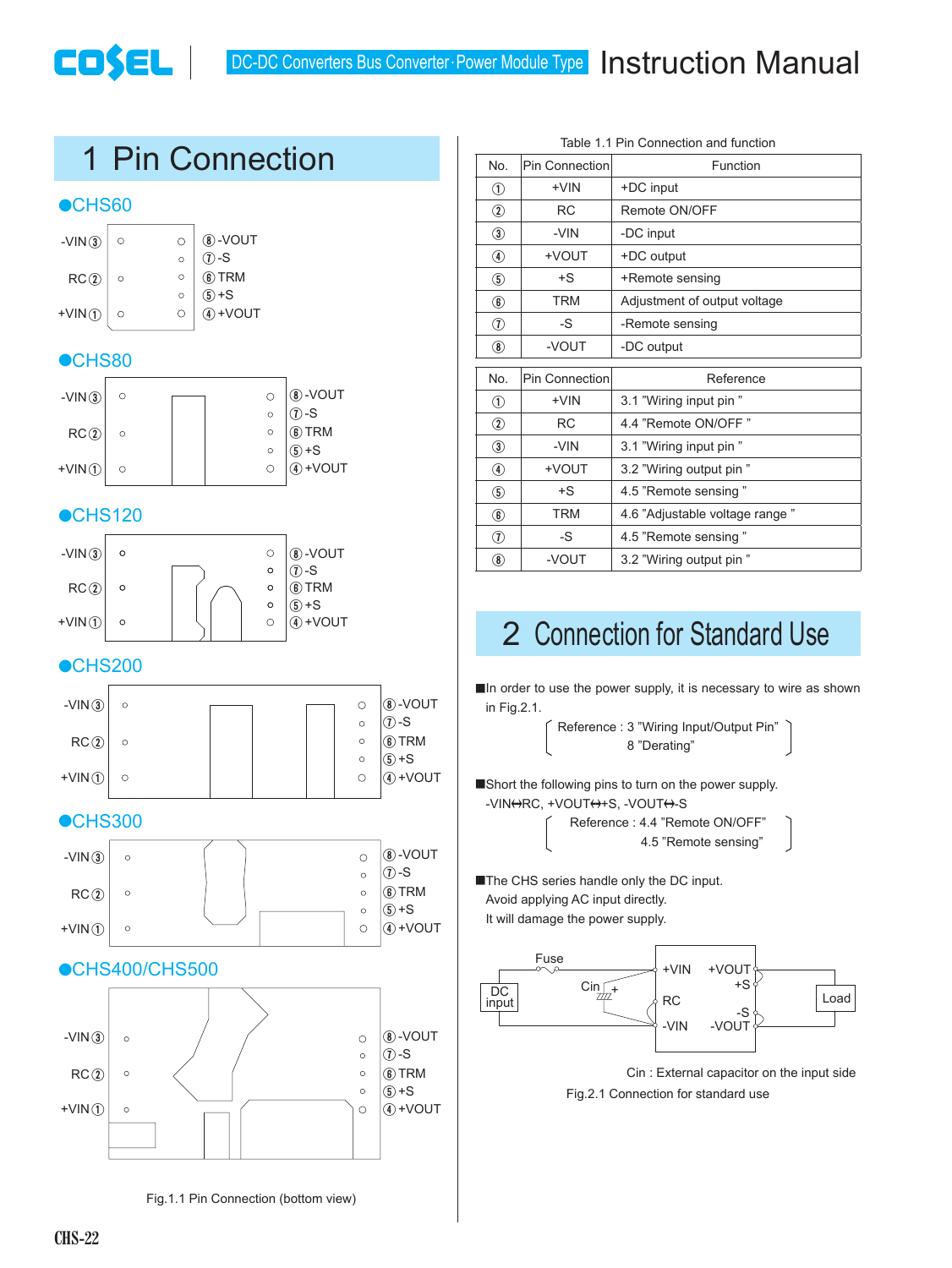

Table 2.1 Recommended External capacitor on the input side

| Model | CHS30024                                                                            |  |  |  |  |  |
|-------|-------------------------------------------------------------------------------------|--|--|--|--|--|
| Cin   | $660\mu F$ or more                                                                  |  |  |  |  |  |
| Model | CHS8048<br>CHS12048<br>CHS20048<br>CHS6048                                          |  |  |  |  |  |
| Cin   | 100 $\mu$ F or more<br>$33\mu$ F or more<br>$47 \mu$ F or more<br>$66\mu$ F or more |  |  |  |  |  |
| Model | CHS30048/CHS40048/CHS50048                                                          |  |  |  |  |  |
| Cin   | $200 \mu F$ or more                                                                 |  |  |  |  |  |

# 3 Wiring Input/Output Pin

#### 3.1 Wiring input pin

(1) External fuse

- ■Fuse is not built-in on input side. In order to protect the unit, install the normal-blow type fuse on input side.
- ■When the input voltage from a front end unit is supplied to multiple units, install the normal-blow type fuse in each unit.

| Table 3.1 Recommended fuse (Normal-blow type) |  |  |
|-----------------------------------------------|--|--|
|-----------------------------------------------|--|--|

| Model         |                   | CHS30024       |          |
|---------------|-------------------|----------------|----------|
| Rated current |                   | 20A            |          |
| Model         | CHS6048           | <b>CHS8048</b> | CHS12048 |
| Rated current | 5Α                | 7A             | 10A      |
| Model         | CHS20048/CHS30048 | CHS40048       | CHS50048 |
| Rated current | 15A               | 20A            | 30A      |

(2) External capacitor on the input side

■Install an external capacitor Cin, between +VIN and -VIN input pins for low line-noise and for stable operation of the power supply.

> Capacitance Refer to Table 2.1 Ta = -20 to +85C Electrolytic or Ceramic capacitor Ta = -40 to +85C Ceramic capacitor

■Cin is within 50mm for pins. Make sure that ripple current of Cin is less than its rating.

#### (3) Recommendation for noise-filter

 $\blacksquare$ Install an external input filter as shown in Fig.3.1 in order to reduce conducted noise. Cin is shown in Table 2.1.



Fig.3.1 Recommended external input filter

- (4) Reverse input voltage protection
- ■Avoid the reverse polarity input voltage. It will damage the power supply.

It is possible to protect the unit from the reverse input voltage by installing an external diode as shown in Fig.3.2.



Fig.3.2 Reverse input voltage protection

#### 3.2 Wiring output pin

¡When the CHS series supplies the pulse current for the pulse load, please install a capacitor Co between +VOUT and -VOUT pins.

Recommended capacitance of Co is shown in Table 3.2, 3.3.

- **If output current decreases rapidly, output voltage rises transiently** and the overvoltage protection circuit may operate.
- In this case, please install a capacitor Co. ■Select a high frequency type capacitor. Output ripple and startup
- waveform may be influenced by ESR-ESL of the capacitor and the wiring impedance.
- ■Make sure that ripple current of Co is than its rating.

Table 3.2 Recommended capacitance Co (CHS60, CHS80, CHS120)

| No. | Output voltage | CHS60              | CHS80              | <b>CHS120</b>      |
|-----|----------------|--------------------|--------------------|--------------------|
|     | 3.3V           | $0 - 20,000 \mu F$ | $0 - 20,000 \mu F$ | $0 - 20,000 \mu F$ |
| 2   | 5V             | $0 - 10,000 \mu F$ | $0 - 10,000 \mu F$ | $0 - 10,000 \mu F$ |
| 3   | 12V            | $0 - 2.200 \mu F$  | $0 - 1,000 \mu F$  | $0 - 2,200 \mu F$  |

| Table 3.3 Recommended capacitance Co (CHS200, CHS300, CHS400, CHS500) |  |  |
|-----------------------------------------------------------------------|--|--|
|                                                                       |  |  |

| No. | Output voltage | <b>CHS200</b>      | <b>CHS300</b>      | CHS400/CHS500     |
|-----|----------------|--------------------|--------------------|-------------------|
| 1   | 3.3V           | 0 - 40,000 $\mu$ F |                    |                   |
| 2   | 5V             | $0 - 20,000 \mu F$ | $0 - 20,000 \mu F$ |                   |
| 3   | 10V            |                    | $0 - 2,200 \mu F$  | $0 - 4,000 \mu F$ |
| 4   | 12V            | 0 - 2,200 $\mu$ F  | $0 - 2,200 \mu F$  | 0 - 4,000 $\mu$ F |
| 5   | 15V            |                    | $0 - 2,200 \mu F$  |                   |

■Ripple and Ripple Noise are measured, as shown in the Fig.3.3. Cin is shown in Table 2.1.



Fig.3.3 Measuring method of Ripple and Ripple Noise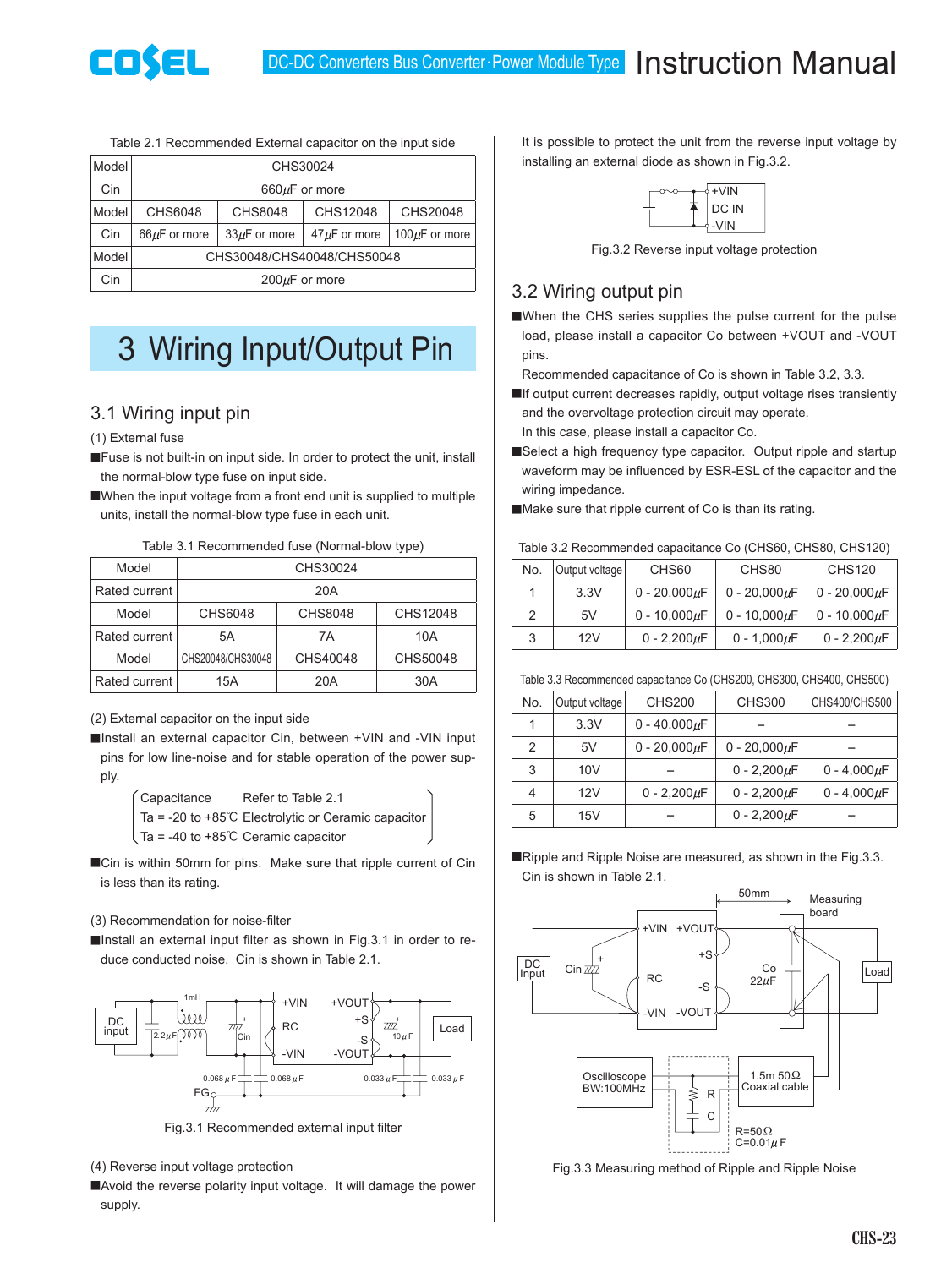# 4 Function

COSEL

#### 4.1 Overcurrent protection

■Over Current Protection (OCP) is built-in and works at 105% of the rated current or higher. However, use in an overcurrent situation must be avoided whenever possible.

The output voltage of the power module will recover automatically when the fault causing overcurrent is corrected.

When the output voltage drops after OCP works, the power module enters a "hiccup mode" where it repeatedly turns on and off at a certain frequency.

#### 4.2 Overvoltage protection

■The overvoltage protection circuit is built-in. The DC input will be shut down if overvoltage protection is in operation.

The output voltage of the power module will recover automatically when the fault causing over voltage is corrected.

#### Remarks :

Please note that devices inside the power supply might fail when voltage more than rated output voltage is applied to output pin of the power supply. This could happen when the customer tests the overvoltage performance of the unit.

#### 4.3 Thermal protection

When the power supply temperature is kept above  $120^{\circ}$ C, the thermal protection will be activated and simultaneously shut down the output.

The output voltage of the power supply will recover automatically when the unit is cool down.

#### ¿-U

■Option "-U" means output is shut down when the abovementioned protection circuit is activated.

If this happens, protection circuit can be inactivated by cycling the DC input power off for at least 1 second or toggling Remote ON/OFF signal.

#### 4.4 Remote ON/OFF

■Remote ON/OFF circuit is built-in on the input side (RC).

The ground pin of input side remote ON/OFF circuit is "-VIN" pin.

| Table 4.1.1 Specification of Remote ON/OFF(CHS80,CHS200) |  |  |
|----------------------------------------------------------|--|--|
|                                                          |  |  |

|             | ON/OFF   | Between RC and -VIN              | Output     |
|-------------|----------|----------------------------------|------------|
|             | logic    |                                  | voltage    |
| Standard    | Negative | $L$ level( $0 - 0.8V$ ) or short | ΩN         |
|             |          | H level(2.0 - 7.0V) or open      | OFF        |
| Optional -R |          | $L$ level( $0 - 0.8V$ ) or short | <b>OFF</b> |
|             | Positive | H level(2.0 - 7.0V) or open      | OΝ         |

When RC is "Low" level, fan out current is 0.1mA typ. When Vcc is applied, use  $2.0 \leq$ Vcc $\leq$ 7.0V.

|             | ON/OFF   | Between RC and -VIN              | Output  |
|-------------|----------|----------------------------------|---------|
|             | logic    |                                  | voltage |
| Standard    | Negative | $L$ level( $0 - 0.8V$ ) or short | ON      |
|             |          | H level(4.0 - 7.0V) or open      | OFF     |
| Optional -R | Positive | $L$ level( $0 - 0.8V$ ) or short | OFF     |
|             |          | H level(4.0 - 7.0V) or open      | OΝ      |

When RC is "Low" level, fan out current is 0.1mA typ. When Vcc is applied, use  $4.0 \leq$ Vcc $\leq$ 7.0V.

¡When remote ON/OFF function is not used, please short between RC and -VIN (-R: open between RC and -VIN).



Fig.4.1 RC connection example

#### 4.5 Remote sensing

(1) When the remote sensing function is not in use



Fig.4.2 Connection when the remote sensing is not in use

■When the remote sensing function is not in use, it is necessary to confirm that pins are shorted between +S & +VOUT and between -S & -VOUT.

■Wire between +S & +VOUT and between -S & -VOUT as short as possible.

Loop wiring should be avoided.

 This power supply might become unstable by the noise coming from poor wiring.

(2)When the remote sensing function is in use



Fig.4.3 Connection when the remote sensing is in use

■Twisted-pair wire or shield wire should be used for sensing wire. ■Thick wire should be used for wiring between the power supply

and a load. Line drop should be less than 0.3V.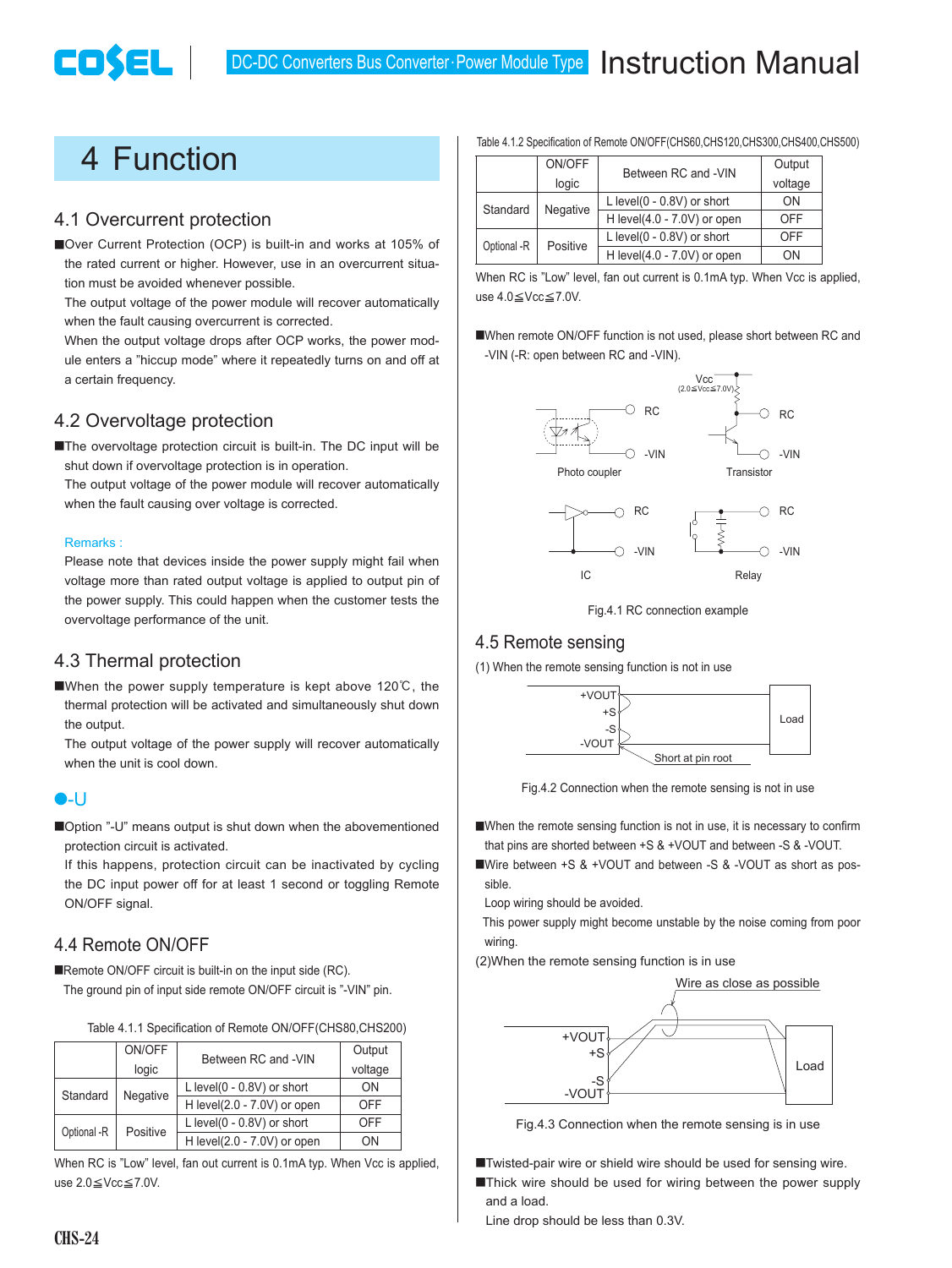Voltage between +VOUT and -VOUT should remain within the output voltage adjustment range.

**If** the sensing patterns are short, heavy-current is drawn and the pattern may be damaged.

 The pattern disconnection can be prevented by installing the protection parts as close as possible to a load.

■Output voltage might become unstable because of impedance of wiring and load condition when length of wire exceeds 40cm.

#### 4.6 Adjustable voltage range

(1) To adjust output voltage

COSEL

■Output voltage is adjustable by the external potentiometer.

- ■When the output voltage adjustment is used, note that the over voltage protection circuit operates when the output voltage is set too high.
- $\blacksquare$ If the output voltage drops under the output voltage adjustment range, the Low voltage protection operates.
- $\blacksquare$ By connecting the external potentiometer (VR1) and resistors (R1, R2), output voltage becomes adjustable, as shown in Fig.4.4. Recommended external parts are shown in Table 4.2.
- The wiring to the potentiometer should be as short as possible. The temperature coefficient could become worse, depending on the type of a resistor and potentiometer. Following parts are recommended for the power supply.

Resistor............Metal film type, coefficient of less than ±100ppm/°C Potentiometer....Cermet type, coefficient of less than ±300ppm/°C

- ■When the output voltage adjustment is not used, open the TRM pin respectively.
- The change speed of the TRM voltage should be less than 0.15V/ ms, when changing output voltage to less than 90% of the rated.



Fig.4.4 Output voltage control circuit

Table 4.2 Recommended value of external potentiometer & resistor

|     | <b>VOUT</b> | Output adjustable range |                |                 |                |                |                 |  |
|-----|-------------|-------------------------|----------------|-----------------|----------------|----------------|-----------------|--|
| No. |             | VOUT <sub>±5</sub> %    |                |                 | VOUT $±10\%$   |                |                 |  |
|     |             | R <sub>1</sub>          | R <sub>2</sub> | VR <sub>1</sub> | R <sub>1</sub> | R <sub>2</sub> | VR <sub>1</sub> |  |
| 1   | 3.3V        | $2.2k\Omega$            | 68k $\Omega$   |                 | $2.2k\Omega$   | $33k\Omega$    |                 |  |
| 2   | 5V          | 4.7k $\Omega$           | 68k $\Omega$   |                 | 5.6k $\Omega$  | $33k\Omega$    |                 |  |
| 3   | 10V         | $15k\Omega$             | 68k $\Omega$   | 5k $\Omega$     | 15k $\Omega$   | $33k\Omega$    | 5k $\Omega$     |  |
| 4   | 12V         | $18k\Omega$             | 68k $\Omega$   |                 | $18k\Omega$    | $33k\Omega$    |                 |  |
| 5   | 15V         | $22k\Omega$             | 68k $\Omega$   |                 | $22k\Omega$    | $33k\Omega$    |                 |  |

(2) To decrease output voltage

■By connecting the external resistor (RD), output voltage becomes adjustable to decrease.

The external resistor (RD) is calculated by the following equation.

$$
RD = \frac{5.11}{\Delta} - 10.22 \text{ [k}\Omega\text{]}
$$

$$
\Delta = \frac{V_{OR} - V_{OD}}{V_{OR}}
$$

V<sub>OR</sub>: Rated output voltage [V] V<sub>OD</sub>: Output voltage needed to set up [V]



Fig.4.5 Connection to decrease output voltage

(3) To increase output voltage

■By connecting the external resistor (RU), output voltage becomes adjustable to increase.

The external resistor (RU) is calculated by the following equation.

$$
RU = \frac{5.11 \times V_{OR} \times (1+\Delta)}{1.225 \times \Delta} - \frac{5.11}{\Delta} - 10.22 \text{ [k}\Omega\text{]}
$$

 $\Lambda =$ **V<sub>OR</sub>** 

V<sub>OR</sub>: Rated output voltage [V]

V<sub>OU</sub>: Output voltage needed to set up [V]



Fig.4.6 Connection to increase output voltage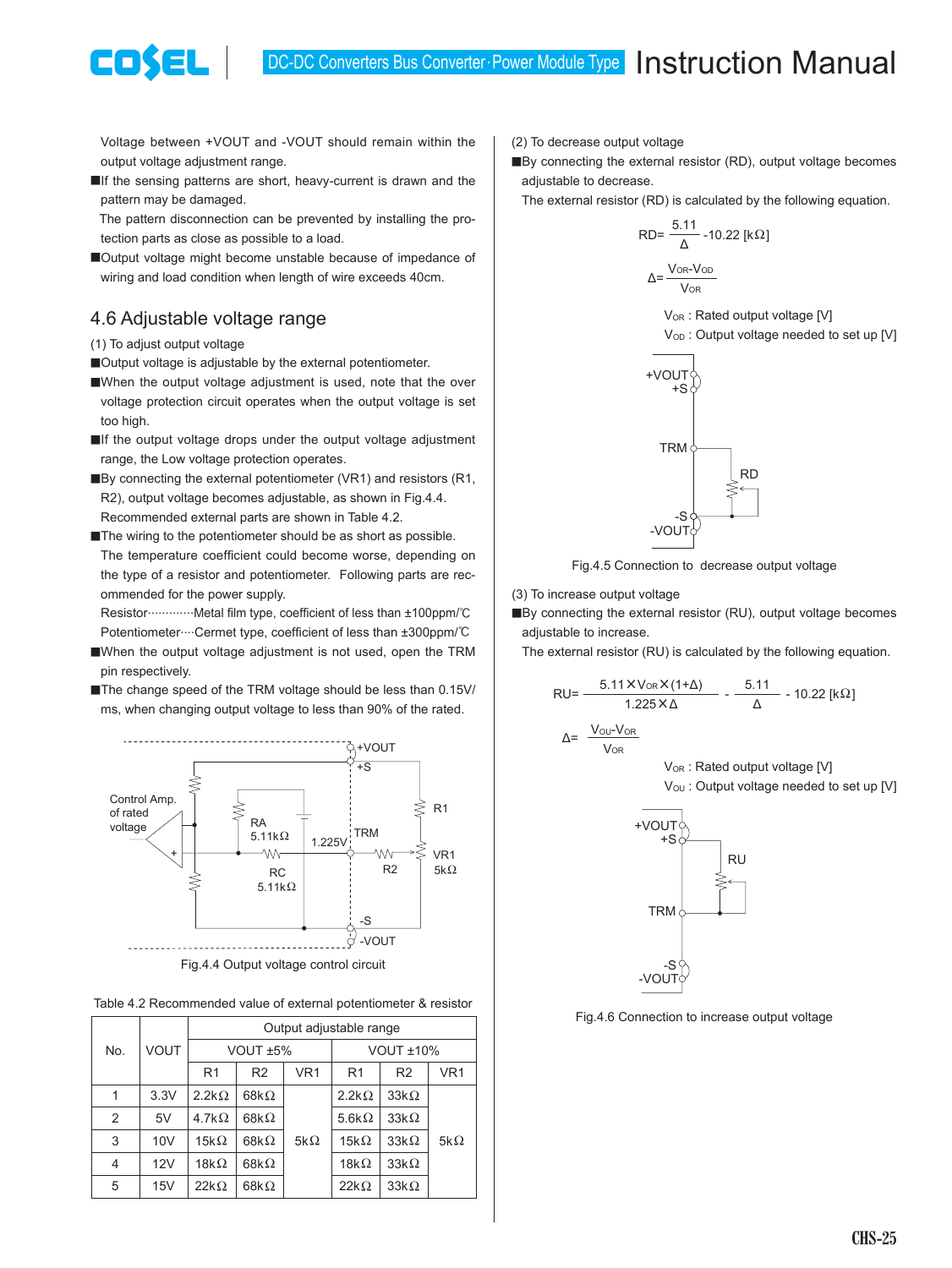#### (4) Input voltage derating

**COSEL** 

■When input voltage is 18-21.5V DC or 36-44VDC, the output voltage adjustment range becomes as shown in Fig.4.7.



Fig.4.7 CHS Output Voltage Adjustment Range

#### 4.7 Isolation

**EFor a receiving inspection, such as Hi-Pot test, gradually increase** (decrease) the voltage to start (shut down). Avoid using Hi-Pot tester with timer because it may generate voltage a few times higher than the applied voltage at ON/OFF of a timer.

#### 4.8 PMBus interface

#### ●-I (CHS300/CHS400)

**This option is equipped with a digital PMBus interface.** Please contact us about for details.

# 5 Series and Parallel Operation

#### 5.1 Series operation

■Series operation is available by connecting the outputs of two or more power supplies, as shown below. Output current in series connection should be lower than the lowest rated current in each unit.



Fig.5.1 Examples of series operation

#### 5.2 Parallel operation

#### **•**-P (CHS400/CHS500)

**This option is for parallel operation.** 

- ■Sensing and adjustment of the output voltage are not possible at the time of the use with this option.
- ■As variance of output current drew from each power supply is maximum 10%, the total output current must not exceed the value determined by the following equation.

(Output current in parallel operation)

 $=$ (the rated current per unit) x (number of unit)  $\times$ 0.9

When the number of units in parallel operation increases, input current increase at the same time. Adequate wiring design for input circuitry is required, such as circuit pattern, wiring and current capacity for equipment.

- Total number of units should be no more than 3 pieces.
- ■Thick wire should be used for wiring between the power supply and load, and line drop should be less than 0.3V.
- Connect each input pin for the lowest possible impedance.
- ■When the number of the units in parallel operation increases, inputcurrent increases. Adequate wiring design for input circuitry such as circuit pattern, wiring and current for equipment is required.



Fig.5.2 Examples of parallel operation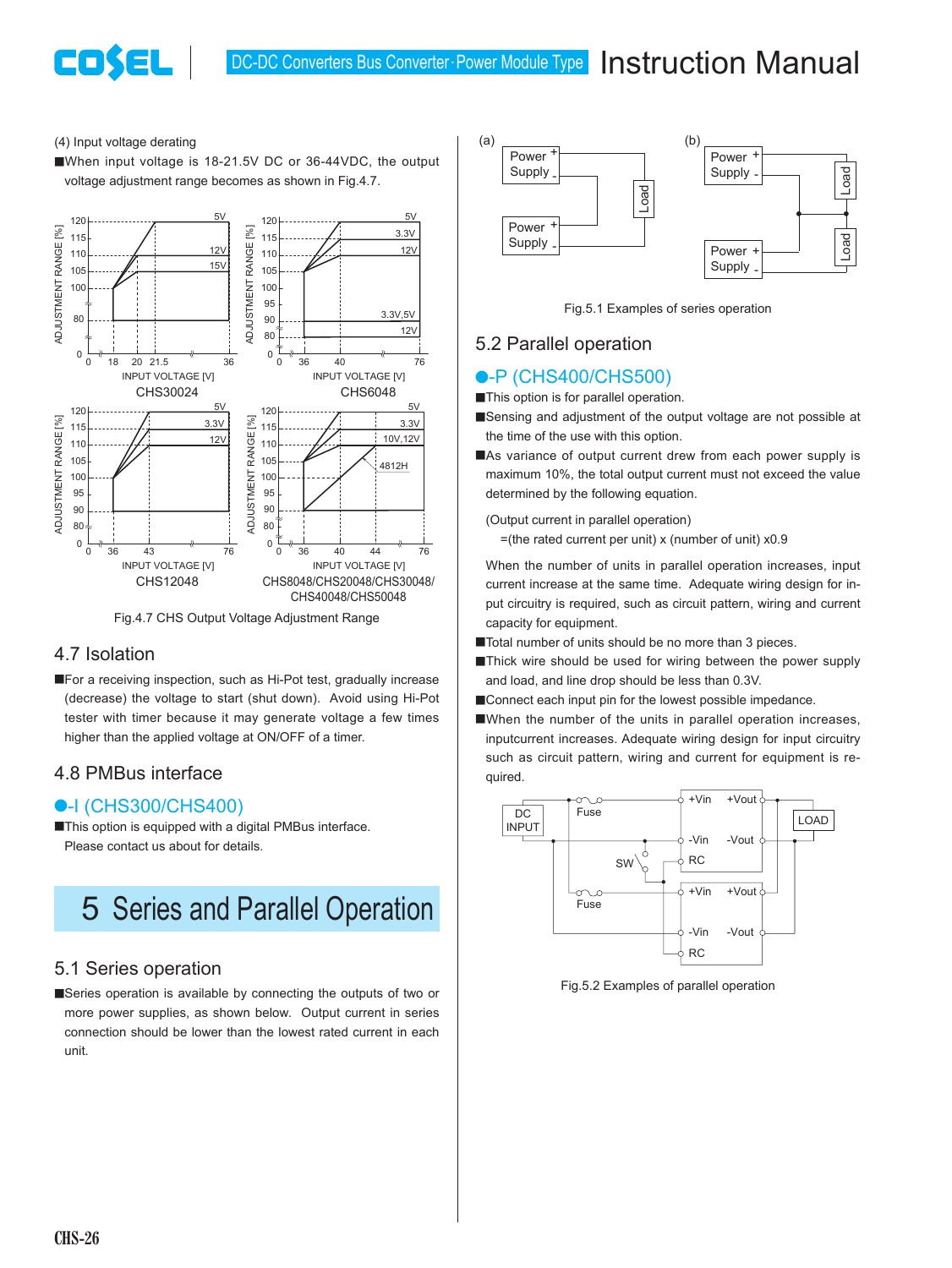#### 5.3 Redundancy operation

Parallel operation is not possible.

**COSEL** 

■Redundancy operation is available by wiring as shown below.



Fig.5.3 Redundancy operation

**Exen a slight difference in output voltage can affect the balance** between the values of  $I_1$  and  $I_2$ .

Please make sure that the value of I<sub>3</sub> does not exceed the rated current of the power supply.

 $I_3 \leq$  the rated current value

# 6 Implementation  $\cdot$  Mounting Method

#### 6.1 Mounting method

- ■The unit can be mounted in any direction. When two or more power supplies are used side by side, position them with proper intervals to allow enough air ventilation. The temperature around each power supply should not exceed the temperature range shown in derating curve.
- ■Avoid placing the DC input line pattern layout underneath the unit. It will increase the line conducted noise. Make sure to leave an ample distance between the line pattern layout and the unit. Also avoid placing the DC output line pattern underneath the unit because it may increase the output noise. Lay out the pattern away from the unit.
- ■Avoid placing the signal line pattern layout underneath the unit because the power supply might become unstable.
- Lay out the pattern away from the unit.
- ■Avoid placing pattern layout in hatched area shown in Fig.6.1 to insulate between pattern and power supply.



(a) CHS60



Fig.6.1 Prohibition area of pattern layout (top view)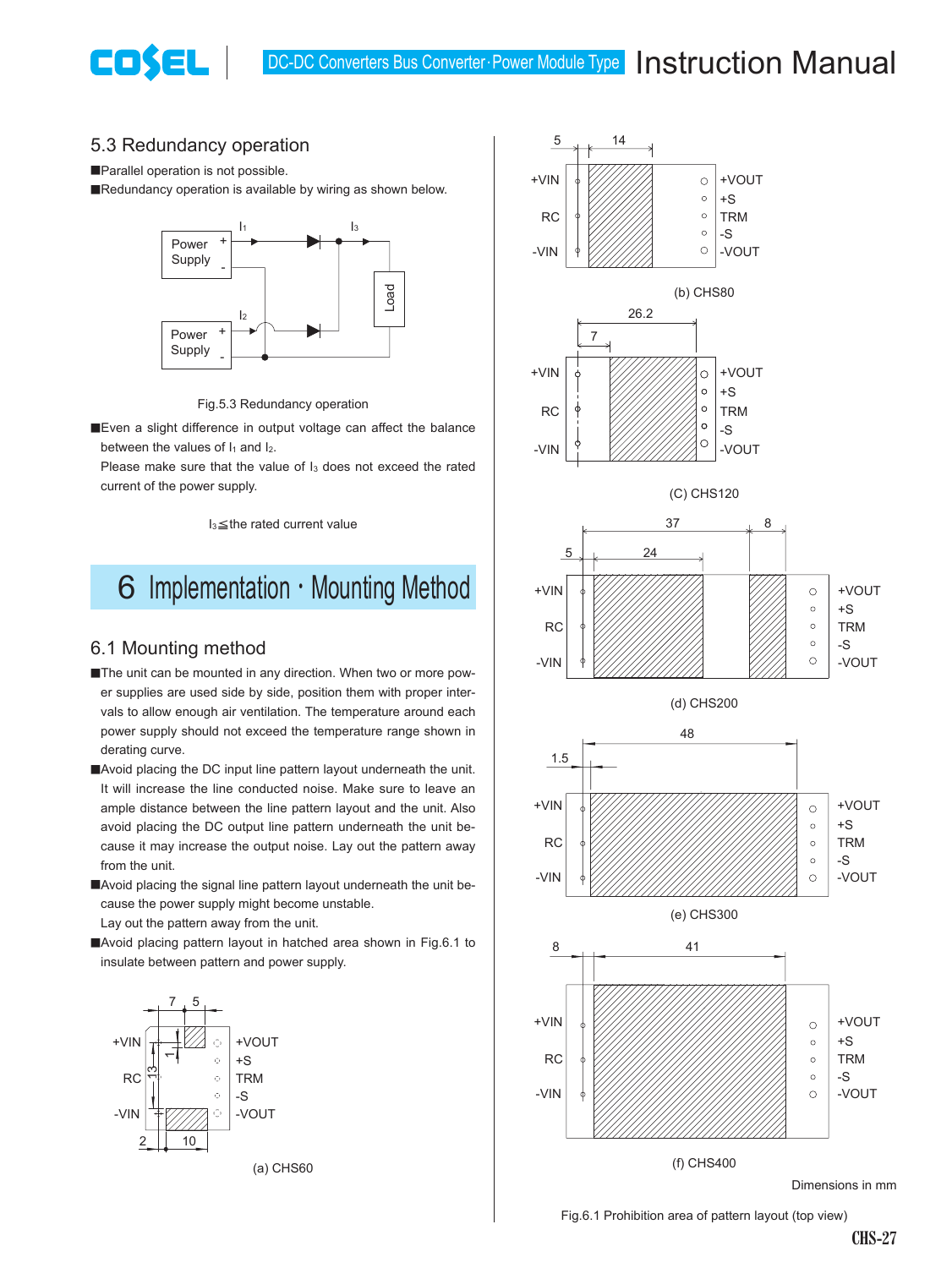#### 6.2 Automatic Mounting (CHS series:option S)

■ To mount CHS series automatically, use the inductor area near the output pin as an adsorption point. Please see the External View for details of the adsorption point.

If the bottom dead point of a suction nozzle is too low when mounting excessive force is applied to the inductor, it could cause damage. Please mount carefully.

#### 6.3 Soldering

COSEL

(1)Flow Soldering :260C 15 seconds or less (2)Soldering Iron :maximum 450C 5 seconds or less

(3)Reflow Soldering (option "-S")

- ■Fig.6.2 shows conditions for the reflow soldering for option "-S" of CHS series. Please make sure that the temperatures of pin terminals +VIN and -VOUT shown in Fig.6.2 do not exceed the temperatures shown in Fig.6.3.
- $\blacksquare$ If time or temperature of the reflow soldering goes beyond the conditions, reliability of internal components may be compromised. Please use the unit under the recommended reflow conditions.



Fig.6.2 Temperature Measuring Points when Setting Reflow Soldering Conditions





#### ●Notes to use option "-S"

- ■Solder iron or other similar methods are not recommended soldering method for option "-S" because it may not be able to retain connection reliability between the PCB and the Pins. Solder reflow is the acceptable mounting system for the option.
- ■Option "-S" is not reusable product after soldered on any application PCB.

#### 6.4 Stress to the pins

- ■When too much stress is applied to the pins of the power supply, the internal connection may be weakened.
- As shown in Fig.6.4, avoid applying stress of more than 19.6N (2kgf) to the pins horizontally and more than 39.2N (4kgf) vertically.
- The pins are soldered on PWB internally. Therefore, do not pull or bend them with strong force.
- ■Fix the unit on PCB (using silicone rubber or fixing fittings) to reduce the stress to the pins.



Fig.6.4 Stress to the pins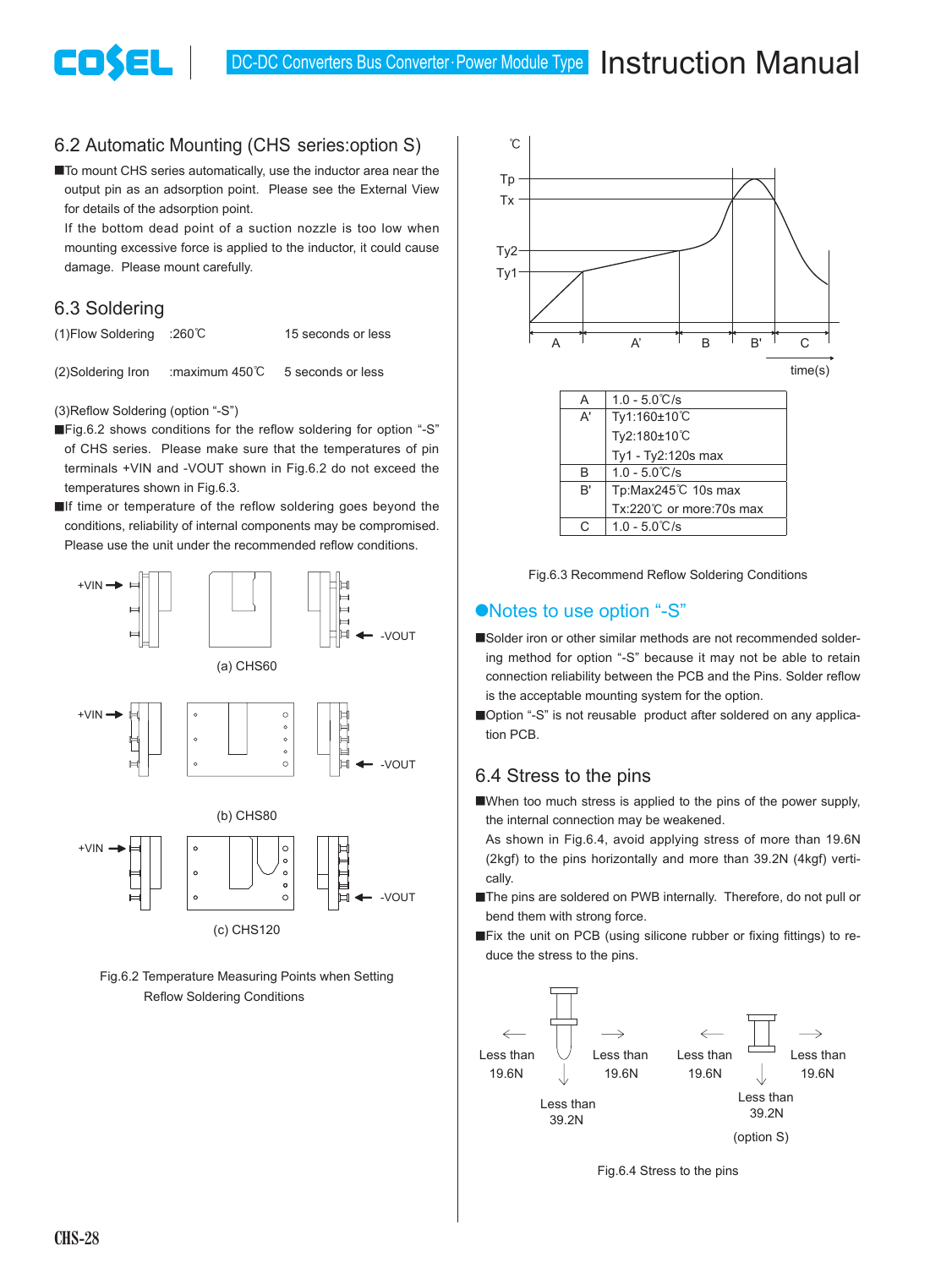

#### 6.5 Cleaning

■When cleaning is necessary, clean under the following conditions.

Method : Varnishing, ultrasonic wave and vapor Cleaning agents : IPA (Solvent type)

Total time : 2 minutes or less

■Do not apply pressure to the lead and name plate with a brush or scratch it during the cleaning.

After cleaning, dry them enough.

#### 6.6 Storage method (CHS series:option S)

- To stock unpacked products in your inventory, it is recommended to keep them under controlled condition, 5-30°C, 60%RH and use them within a year.
- ■24-hour baking is recommended at 125℃, if unpacked products were kept under uncontrolled condition, which is 30°C, 60%RH or higher.

Original trays are not heat-resistant. Please move them to heatresistant trays in preparation to bake.

To check moisture condition in the pack. Silica gel packet has some moisture condition indicator particles.

Indicated blue means good. Pink means alarm to bake it.

■Notification. The tray will be deformed and the power supply might be damaged, if the vacuum pressure is too much to reseal.

#### 6.7 Stress to the product

■CHS series transformer core and choke coil core are attached by glue.

There is a possibility that the core will be removed and power supply will be damaged when they receive stress by the fall or some kind of stress.

# 7 Safety Considerations

- To apply for safety standard approval using this power supply, the following conditions must be met.
- ¿This unit must be used as a component of the end-use equipment.
- **•The equipment must contain basic insulation between input and** output. If double or reinforced insulation is required, it has to be provided by the end-use equipment in accordance with the final build-in condition.
- Safety approved fuse must be externally installed on input side.

# 8 Derating

It is necessary to note thermal fatigue life by power cycle. Please reduce the temperature fluctuation range as much as possible when the up and down of temperature are frequently generated.

#### 8.1 CHS Derating

**IDse with the convection cooling or the forced air cooling.** 

Make sure the temperatures at temperature measurement locations shown from Fig.8.2.1 to Fig.8.2.10 below are on or under the derating curve in Fig.8.1.

Ambient temperature must be kept at 85°C or under.



(a) CHS60, CHS80, CHS200, CHS300, CHS400, CHS500





Fig.8.1 Derating curve



Temperature measurement location

Fig.8.2.1 Temperature measurement location (CHS60)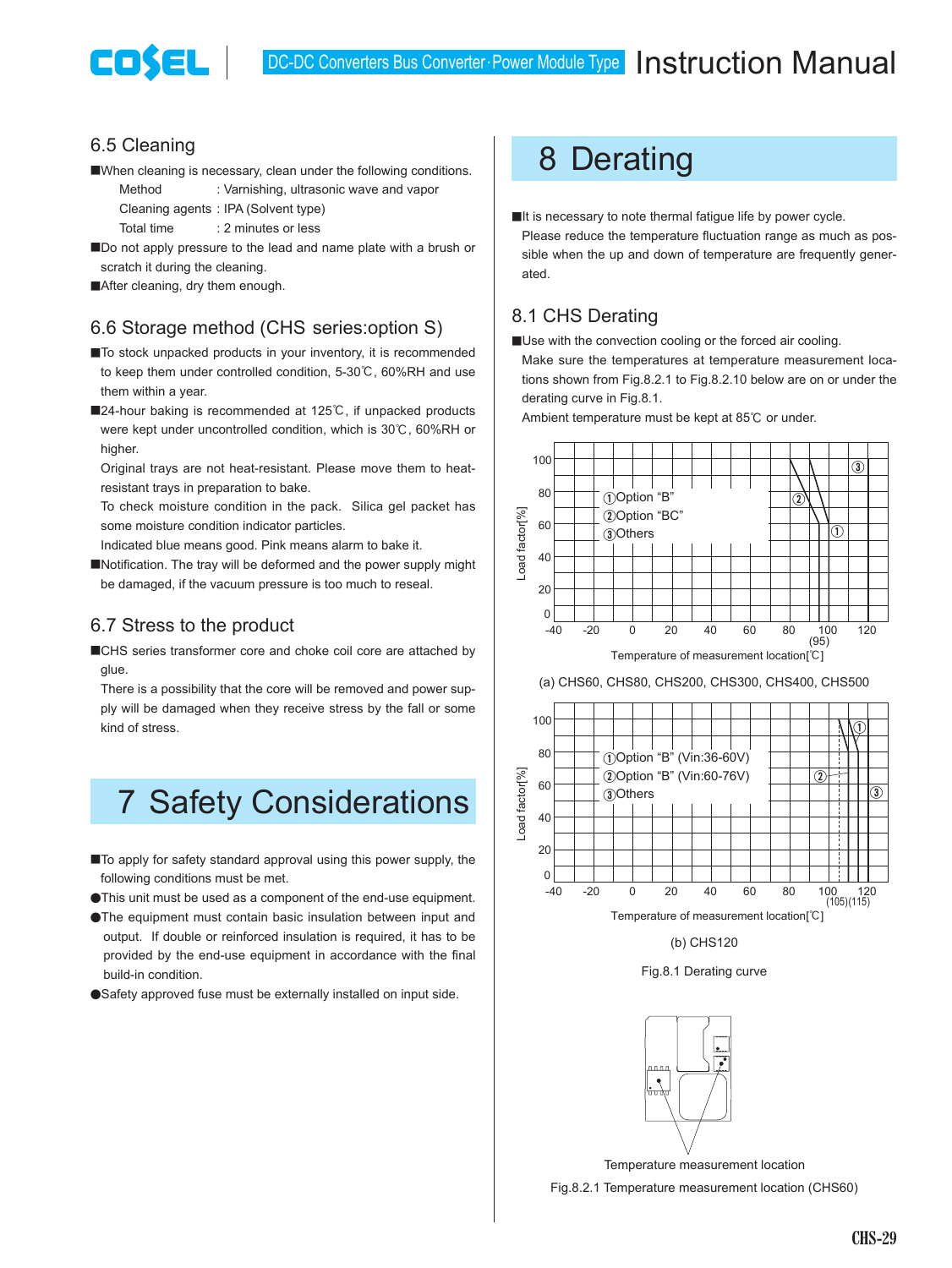# COSEL



Temperature measurement location

Fig.8.2.2 Temperature measurement location (CHS80)



Temperature measurement location

Fig.8.2.3 Temperature measurement location (CHS120)



Temperature measurement location

Fig.8.2.4 Temperature measurement location (CHS200)



Temperature measurement location

Fig.8.2.5 Temperature measurement location (CHS300)



Temperature measurement location

Fig.8.2.6 Temperature measurement location (CHS400)



Fig.8.2.7 Temperature measurement location (CHS500)

■For option "B" which is used with the convection cooling, forced air cooling or conduction cooling, use the temperature measurement location as shown in Fig.8.2.8 to Fig.8.2.10.



Measurement point

Fig.8.2.8 Measurement point (CHS120 option "B")



Measurement point

Fig.8.2.9 Measurement point (CHS200/CHS300 option "B" and "BC")



Fig.8.2.10 Measurement point (CHS400/CHS500 option "B")

■Shown the thermal curve with measuring as shown in Fig.8.3. Verify final design by actual temperature measurement. Use the temperature measurement location as shown in Fig.8.2.1 to Fig.8.2.7 at 120°C or less.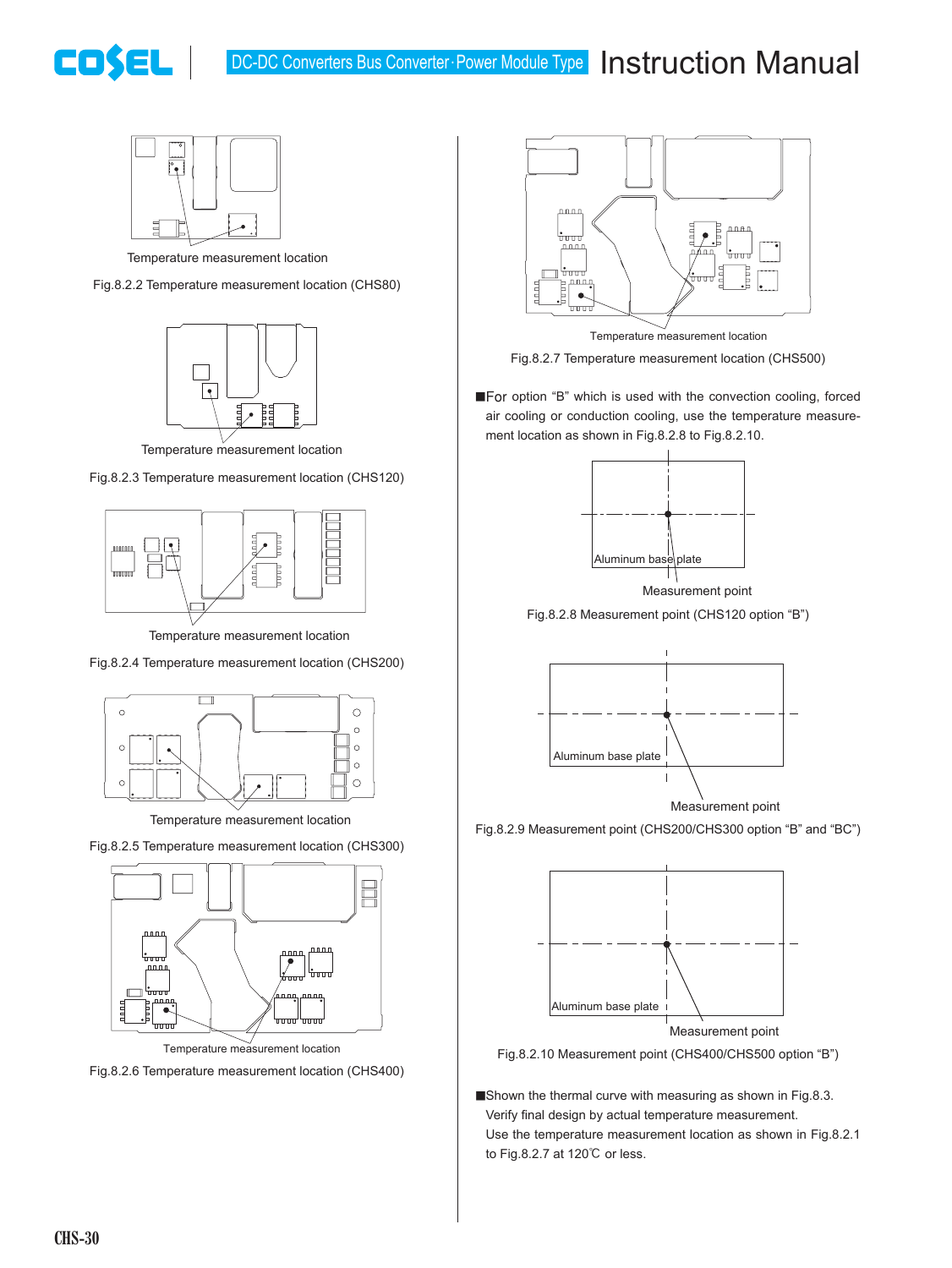## DC-DC Converters Bus Converter Power Module Type Instruction Manual



COSEL |

Fig.8.3 Measuring method



Fig.8.4 Load current vs. ambient temperature(CHS60483R3 Vin=48V)



Fig.8.5 Load current vs. ambient temperature(CHS604805 Vin=48V)







Fig.8.7 Load current vs. ambient temperature(CHS80483R3 Vin=48V)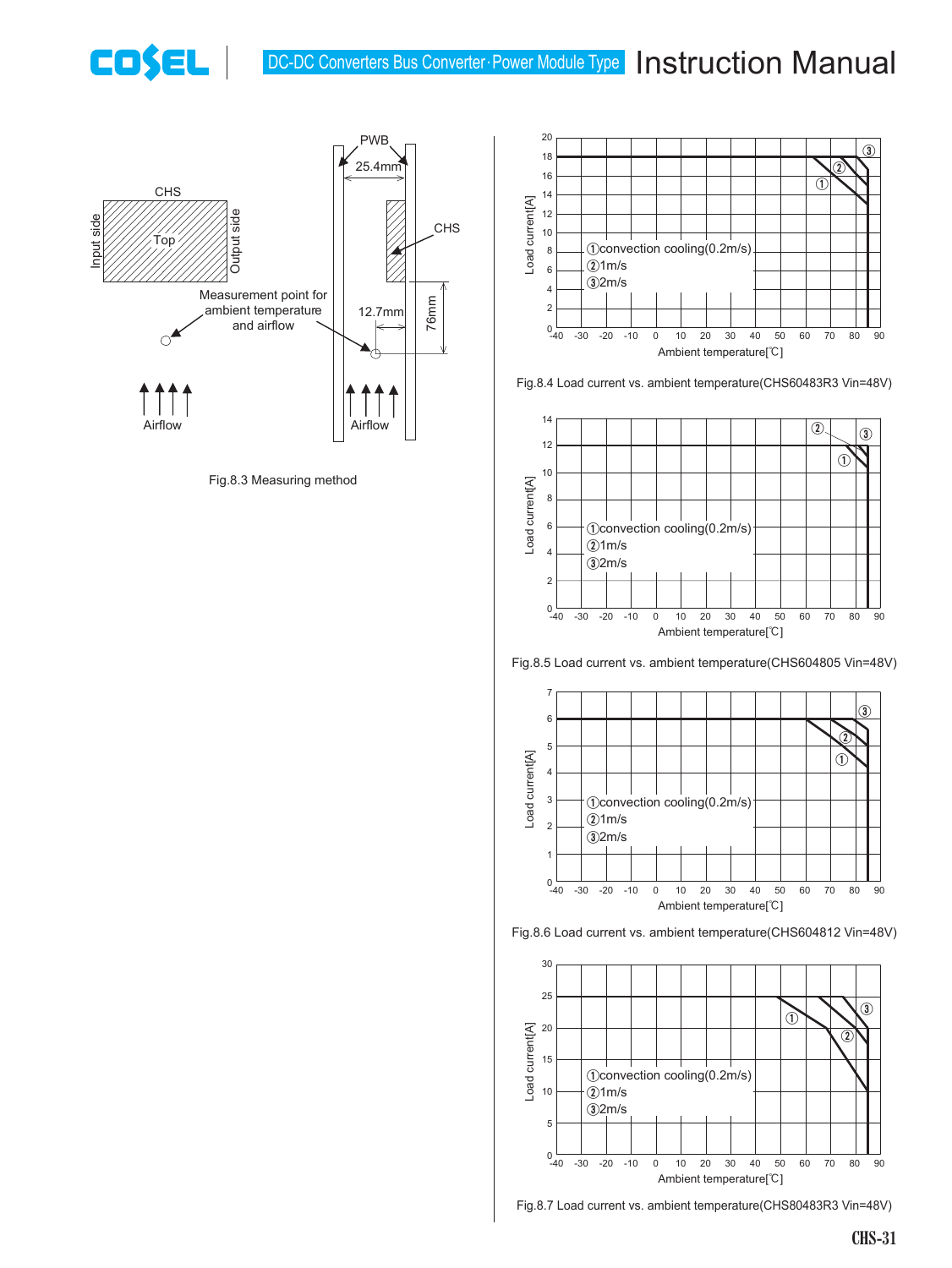# DC-DC Converters Bus Converter · Power Module Type Instruction Manual



**COSEL** 

Fig.8.8 Load current vs. ambient temperature(CHS804805 Vin=48V)



Fig.8.9 Load current vs. ambient temperature(CHS804812 Vin=48V) Fig.8.13 Load current vs. ambient temperature(CHS200483R3 Vin=48V)



Fig.8.10 Load current vs. ambient temperature(CHS120483R3 Vin=48V)



Fig.8.11 Load current vs. ambient temperature(CHS1204805 Vin=48V)



Fig.8.12 Load current vs. ambient temperature(CHS1204812 Vin=48V)









Fig.8.15 Load current vs. ambient temperature(CHS2004812 Vin=48V)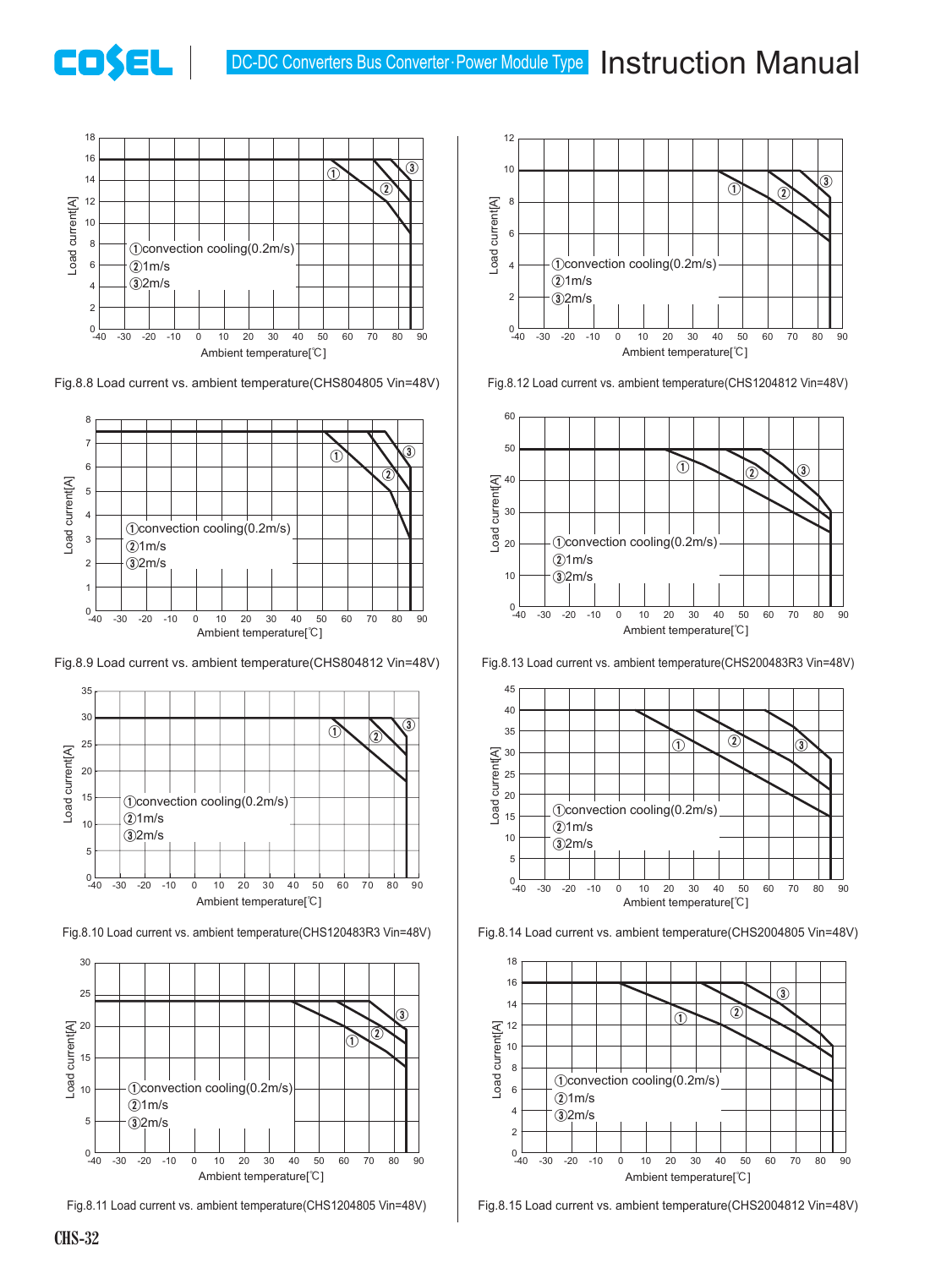

COSEL

Fig.8.16 Load current vs. ambient temperature(CHS3002405 Vin=24V)



Fig.8.17 Load current vs. ambient temperature(CHS3002412 Vin=24V)



Fig.8.18 Load current vs. ambient temperature(CHS3002415 Vin=24V)



Fig.8.19 Load current vs. ambient temperature(CHS3004810 Vin=48V)



Fig.8.20 Load current vs. ambient temperature(CHS3004812 Vin=48V)



Fig.8.21 Load current vs. ambient temperature(CHS3004812H Vin=48V)







Fig.8.23 Load current vs. ambient temperature(CHS4004812 Vin=48V)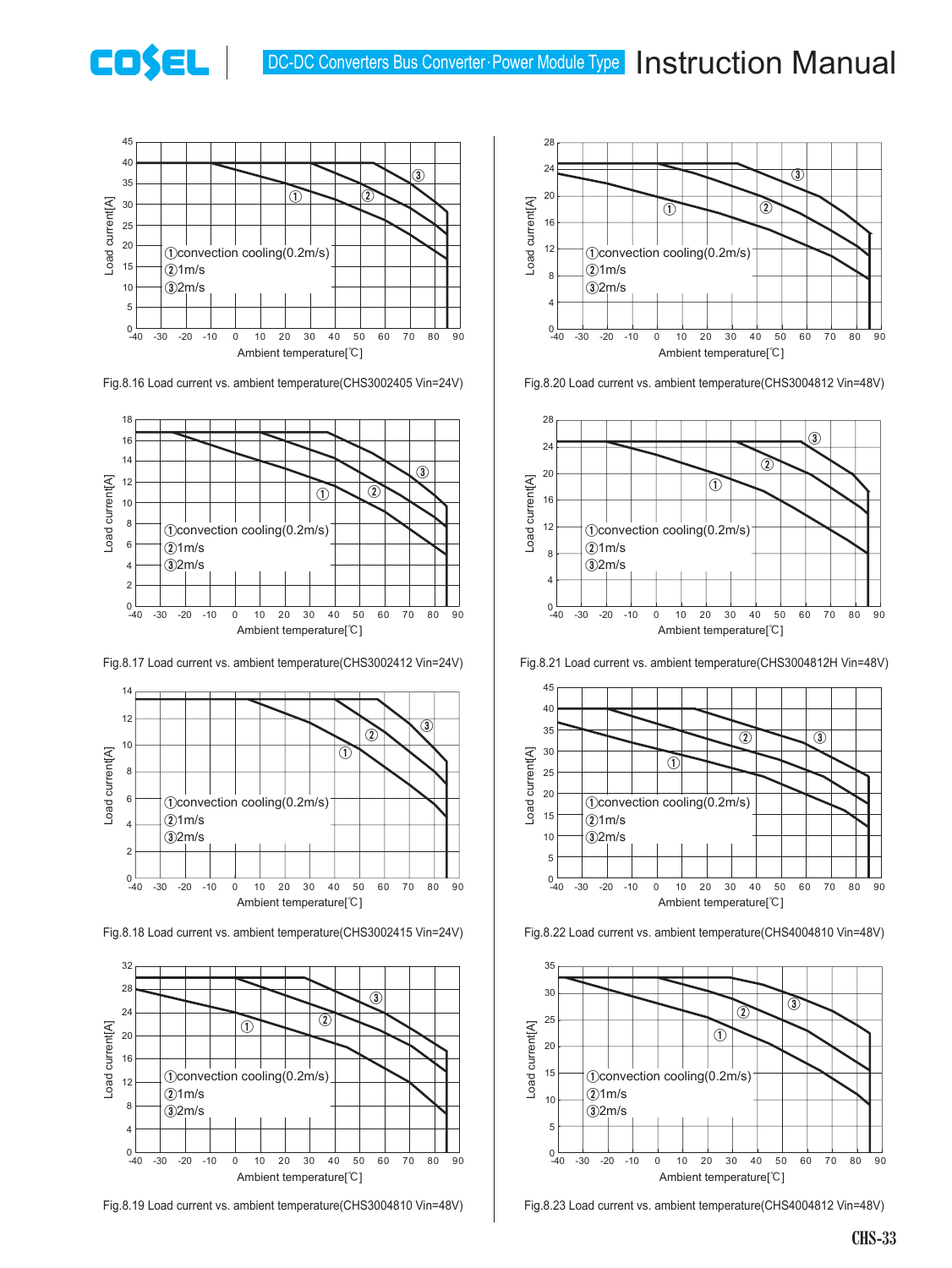### DC-DC Converters Bus Converter Power Module Type **Instruction Manual**



**CO\$EL** 

Fig.8.24 Load current vs. ambient temperature(CHS4004812H Vin=48V)



Fig.8.25 Load current vs. ambient temperature(CHS5004812 Vin=48V)

# 9 SMDtype(optionS)package information

■These are packed in a tray (Fig.9.1 to Fig.9.3).

Please order "CHS60□□-S", "CHS80□□-S", "CHS120□□-S" for tray type packaging.

Capacity of the tray is 15max.

In case of fractions, the units are stored in numerical order.





Dimensions in mm Material : Conductive PS

Fig.9.1 Delivery package information (CHS60)